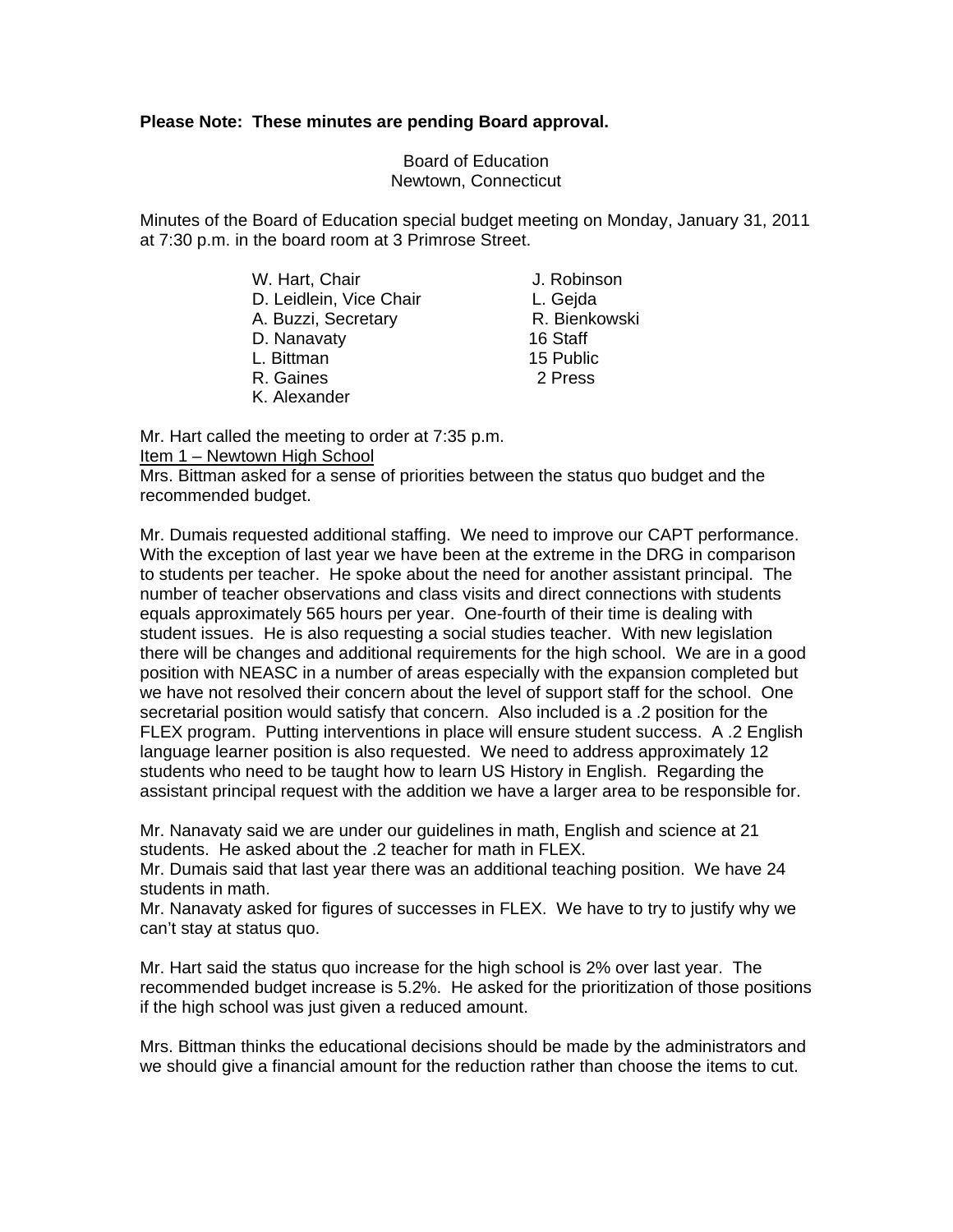Board of Education **-2-** Figure 2- **January 31, 2011** 

Mr. Dumais said the assistant principal and social studies teacher would be on top of the list. We are currently in need of a number of musical instruments but it is cheaper to buy instead of rent.

Mrs. Bittman asked to see a comparison of renting and purchasing instruments because of hidden maintenance costs.

Mrs. Leidlein questions the Project Adventure equipment. Mr. Dumais said this program has never been done at the high school and will enhance the physical education program.

## Item 2 – Newtown Middle School

Mrs. Sherlock cut \$4,000 from the postage budget because they aren't mailing items anymore. Language arts textbooks are needed and \$4,000 was added for the China initiative. There was an error in the master scheduler stipend on page 45. It was \$1,500 this year and \$500 more for next year for a total of \$2,000. A replacement page will be needed. We are requesting a .14 teacher increase for Integrated Math 3.

Mrs. Sherlock said this was the fifth year she has asked for an additional counselor. It has been increasingly difficult to deal with the students and families. She feels it is important for the emotional needs of our students and to allow the students to have the same counselor for both years. She also requested a ten-month assistant principal.

Mrs. Bittman asked if the Reed counselors move with the students. Dr. Robinson stated that they did.

Mr. Hart said there was a \$64,000 increase in non-salaried expenses. Half of that is in supplies at a 25% increase.

Mrs. Sherlock said they cut out supplies last year so we did not buy much. We need to replenish what we couldn't buy last year. She stated that the counselor is her #1 request.

Mr. Nanavaty said Mrs. Sherlock doesn't ask for things unless there is a need. He would like to see us try and give this to her.

# Item 3 – Reed Intermediate School

Dr. Epple said the status quo budget isn't adequate for Reed. She asked to have the project adventure position put back as the program is necessary for these students and we have the teacher. We would have to hire a PE teacher. Another request is \$6,155 for Time for Kids and Scholastic magazines for students. It is a curriculum resource. Mr. Nanavaty verified that Reed lost a PE teacher last year along with Project Adventure and the music technology teacher.

# Item 4 – Elementary Schools

### Hawley:

Mrs. Peters said the status quo budget impacts Hawley because it means shifting a teacher from another school to Hawley for first grade. She feels having all-day kindergarten is well overdue and encouraged the Board to look at what it would cost to implement a full day kindergarten program.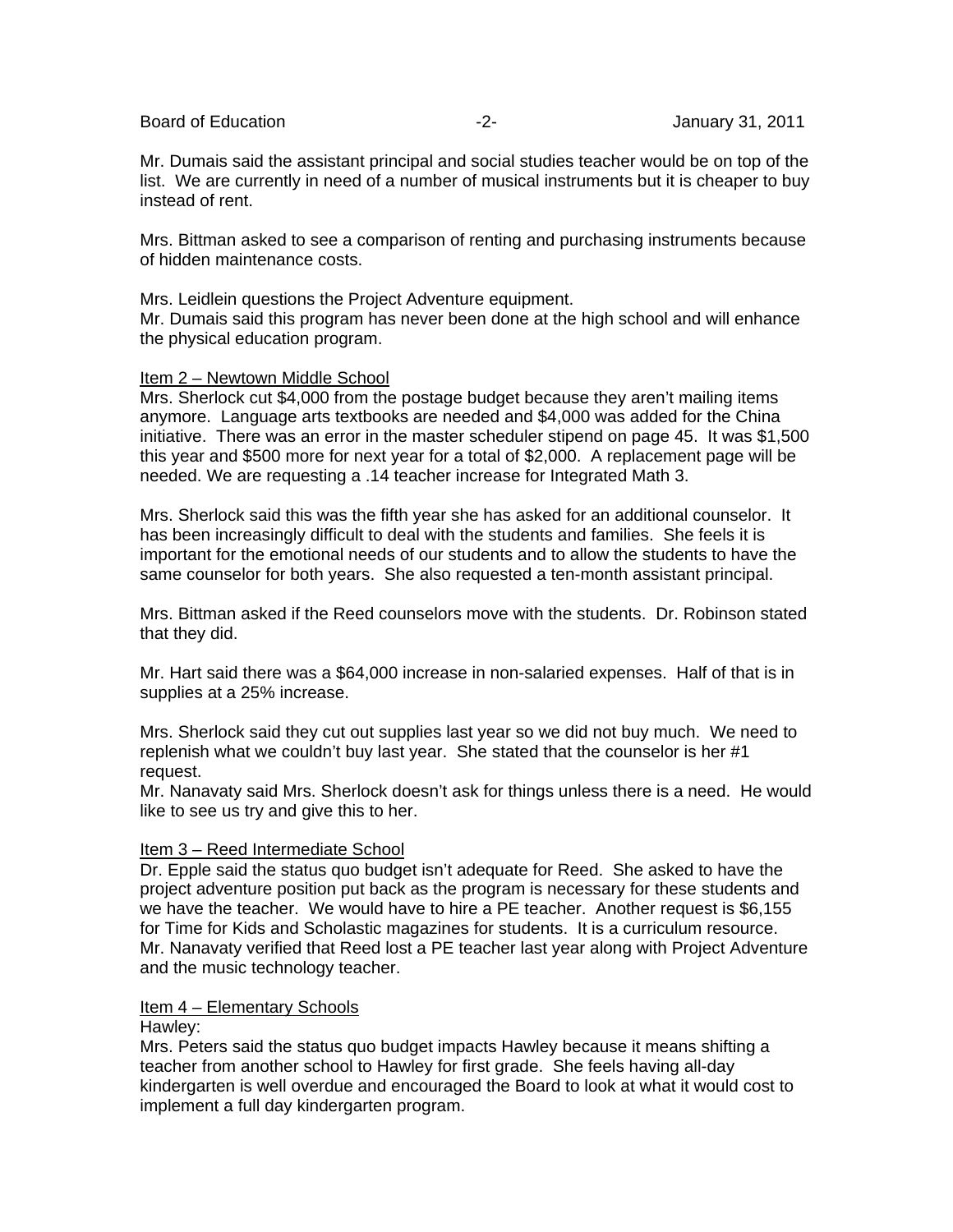Board of Education **-3-** Figure 31, 2011

Mrs. Leidlein asked what Hawley would have to purchase if an all-day kindergarten program was adopted and if there was any expense for staff development for new staff. She asked if there were enough teachers.

Mrs. Peters said additional money was not needed. Hawley would have four sections of kindergarten. She asked for a .1 increase in Art. We can accommodate lunch and decided that kindergarten or another grade level would eat in their classrooms.

Mr. Nanavaty said a lot of districts proposing full-day kindergarten started by having extended days and gradually moved to full day and questioned why we couldn't do that. Dr. Robinson said the savings in transportation offsets the cost for full-day kindergarten. Mr. Nanavaty felt we would only have the savings the first year but Mr. Hart indicated the savings would be each year because there would be no midday bus run.

Mr. Buzzi said phasing makes it more expensive because you still have the midday bus costs. We need figures on a pilot program.

Mr. Nanavaty said we need data to make an educated decision to have kindergarten all day in all schools or just certain schools.

Dr. Robinson said then there would be discrimination between the students.

Mrs. Bittman said we need more information. There have been emails from parents concerned about the readiness of these students for full-day kindergarten. We should explore the idea of an option for parents.

Mrs. Leidlein asked if Hawley would require any construction to have a full-day kindergarten program.

Mrs. Peters said there would just be some shifting. She has spaces that could be used.

Mr. Hart asked about the survey results. Dr. Gejda said a significant number were interested in full-day kindergarten.

Mrs. Bittman asked what percentage of grade schools in this country have full-day vs. half-day kindergarten.

Dr. Gejda said a lot of our first grade students come in with a full-day pre-school experience.

### Sandy Hook School:

Mrs. Hochsprung said she is reducing by a .5 kindergarten teacher, a first and third grade teacher and a three-hour per day kindergarten education assistant. Regarding full-day kindergarten, she feels we should offer this to all families.

Mr. Nanavaty asked if there was room at Sandy Hook. Mrs. Hochsprung would realign space with no problem to support the program. In her previous district some students had extended days and others started the year with a full day.

### Head O'Meadow School:

Ms. Gasparine said they will lose a half session of kindergarten, gain a first grade and lose a second grade teacher. She has included increased supplies for pre-school. There are increases in library costs due to very outdated resource books. She requested a .2 PE teacher which will allow teachers a common time to meet by using the